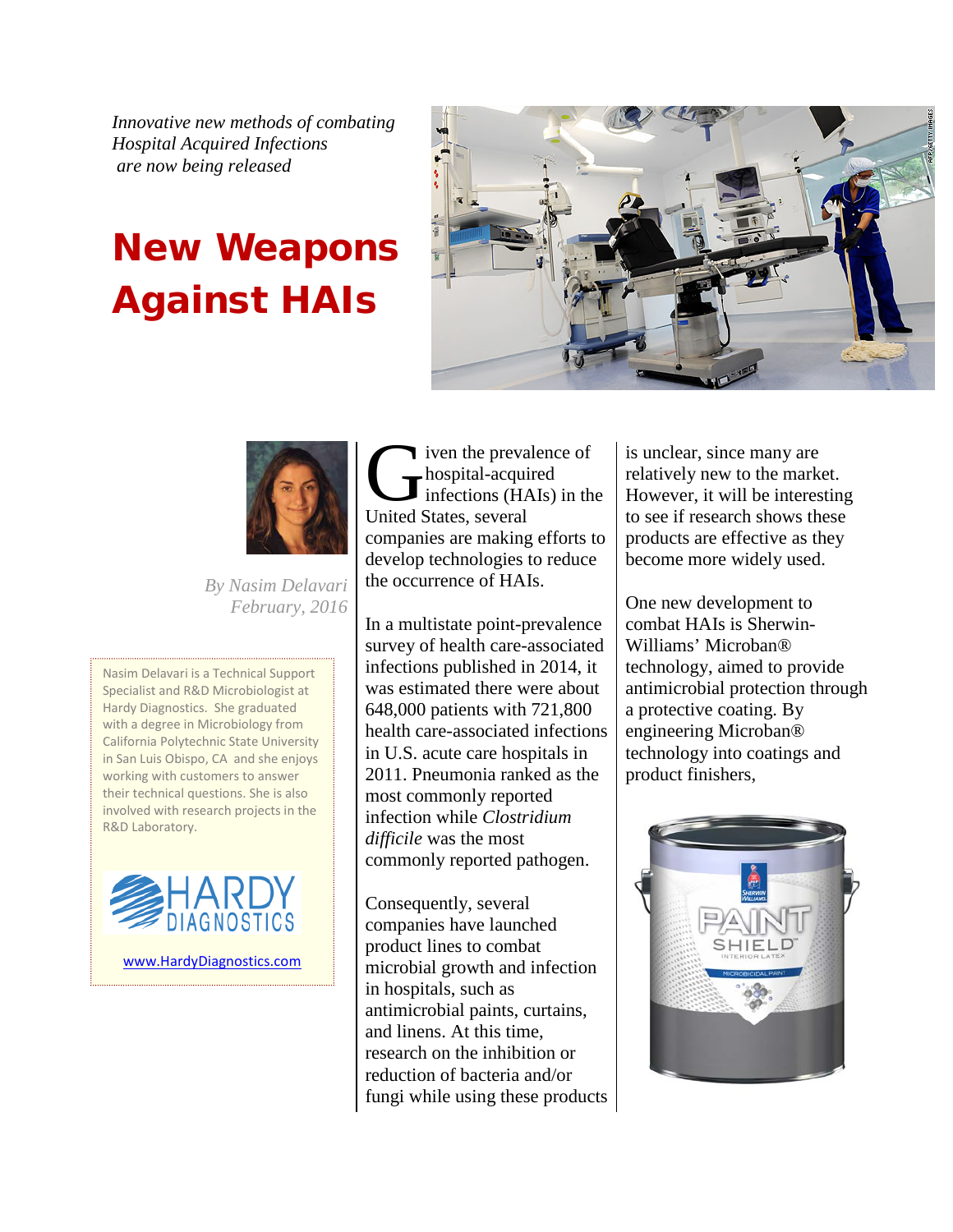Sherwin-Williams claims that wood, plastics, electronics, medical equipment, and metal office furniture can be shielded against the spread of microorganisms. Microban® technology alters the molecular structure of the coating, thereby providing a continuous protection which inhibits the growth of unwanted bacteria.

More recently, Sherwin-Williams plans to launch Paint Shield™, their microbiocidal paint line in over 500 colors. Paint Shield™ is the first EPAregistered paint claimed to kill bacteria after two hours of contact with the painted surfaced. Interestingly, Paint Shield™ claims to tackle some of the more difficult to treat bacteria, such as *Staphylococcus aureus* (including MRSA), *E.coli*, *Enterobacter aerogenes,* and *E. faecalis* (including VRE).

EPA efficacy testing demonstrates Paint Shield™ can last up to four years, provided the integrity of the surface is maintained. Paint Shield™ reportedly kills greater than 99.9% of the organisms listed above and continues its microbicidal activity at 90% for up to four years.

The active ingredient used in Paint Shield<sup>™</sup> is a quaternary ammonium compound called alkyl dimethyl benzyl ammonium chloride. The team of over 350 chemists at

Sherwin-Williams' Breen Technology Center discovered a way to stabilize this compound in paint without compromising its integrity or that of the paint .



While this technology sounds cutting-edge, a lot of consumers and scientists are skeptical about the long-term benefits of Paint Shield™. For those prudent buyers, Sherwin-Williams offers several technical documents on their website regarding Paint Shield™ products. The Safety Data Sheets (SDS) for Paint Shield™ products state it is considered hazardous by OSHA standards and is classified as a Category 2 substance for carcinogenicity.



There are no studies providing information on the health risks or benefits in using Paint Shield™, since this is a very new product. Perhaps in a few years,the market will gain a better understanding of this technology.

Antimicrobial paint is not the only item on the market developed with the intention to reduce infections. Bio Technics Ltd in Scotland developed their Endurocide™ line in 2005, offering the world's first antimicrobial and sporicidal hospital curtains.



With claims against the hardiest of bugs, such as *C. difficile*  spores, MRSA, VRE, ESBL *E.coli*, and more, these curtains are made of 100% recyclable polypropylene and, when soiled, can be disposed of as standard hospital waste. However, their mechanism of action differs from that of antimicrobial paints.



Endurocide® antimicrobial and sporicidal disposable curtains are made of fabrics containing a biostatic polymer layer: meaning when pathogens land on the fabric, they are trapped